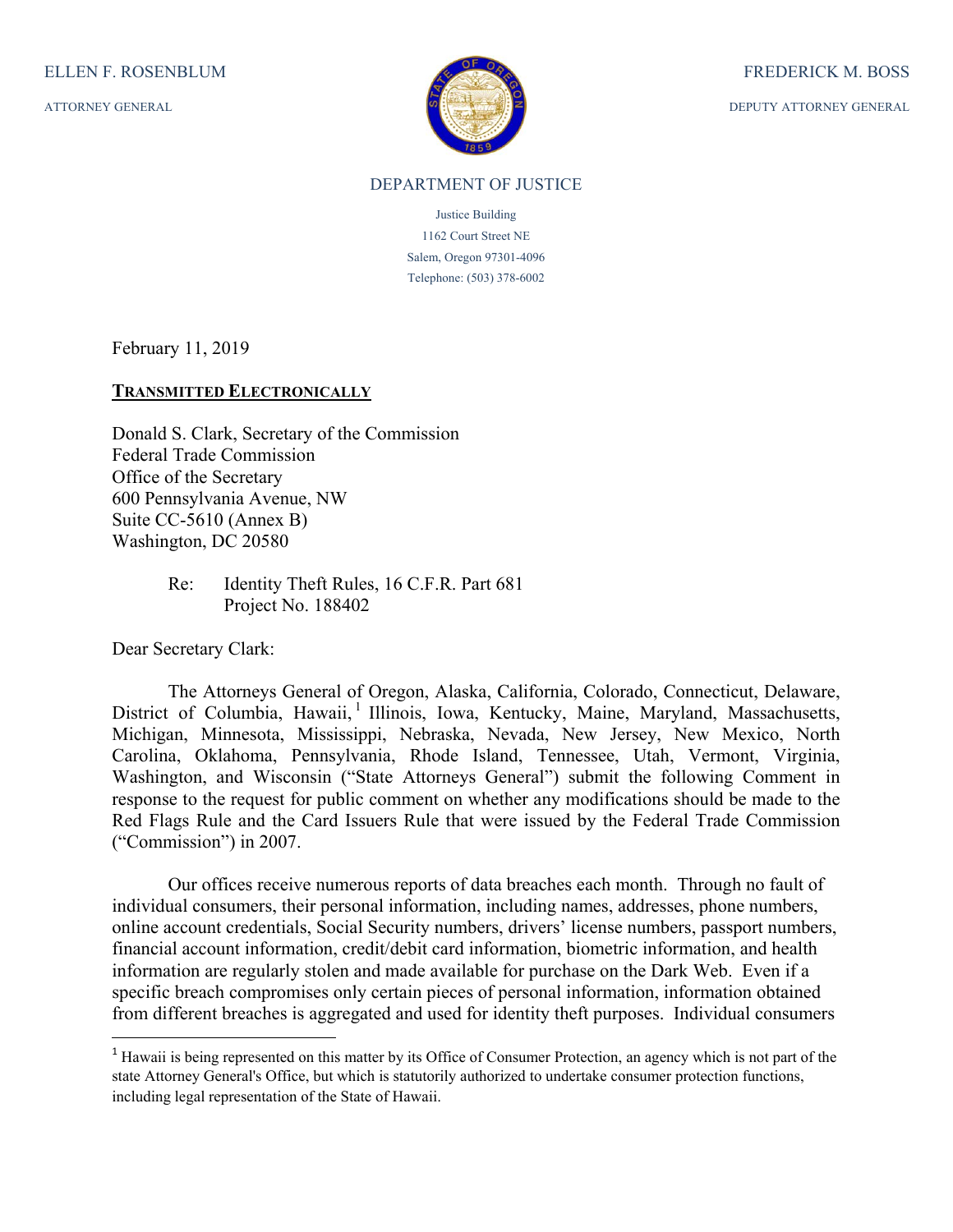have no way of knowing which pieces of their stolen information are being used by whom and at what time to open new accounts, including credit cards, utility accounts and for vehicle purchases. Furthermore, because so many data breaches have occurred, identity thieves are able to amalgamate consumer data with exact accuracy to cause financial harm.

The Identity Theft Rules ("the Rules"), known as the "Red Flags Rule" and the "Card Issuers Rule," appropriately place the burden on certain entities to detect, prevent and mitigate identity theft. Only these entities have the ability to stop a fraudulent account from being opened at their own place of business or to notify a consumer of a change of address in conjunction with a request for an additional or replacement card, which is a strong indicator that the account may have been taken over by an identity thief.

We see evidence of many businesses taking their responsibilities under the Rules seriously through the course of our investigations – particularly in investigations that are unrelated to data security. For example, in investigations that relate to motor vehicle dealers' sales practices, we see documentation regarding compliance with the Red Flags Rule.

We strongly believe there is a continued need for the Rules, as repealing the Rules would leave consumers more vulnerable to identity theft. Financial institutions and creditors are uniquely positioned to help detect, deter and prevent identity theft. Identity theft is widespread and causes serious harm to individuals, businesses and the economy.<sup>2</sup> For example, one report found that, in 2017 alone, 16.7 million U.S. consumers were victims of identity fraud and fraudsters stole \$16.8 billion from U.S. consumers.<sup>3</sup> Preventing and stopping harm resulting from identity theft requires everyone, from businesses to individuals to government, to do their part.

The Rules complement the laws of states that have enacted laws requiring entities to develop, implement and maintain reasonable safeguards to protect the security, confidentiality and integrity of personal information.<sup>4</sup> For example, in Oregon, these reasonable safeguards must include administrative, technical and physical safeguards.<sup>5</sup> Similarly, in Massachusetts, entities must develop, implement and maintain a written comprehensive information security program that contains administrative, technical and physical safeguards.<sup>6</sup> A repeal of the Rules would place consumers at greater risk of identity theft, especially consumers in states that have not enacted such laws.

<sup>2</sup> S*ee*, e.g., Consumer Sentinel Network Data Book 2017,

https://www.ftc.gov/system/files/documents/reports/consumer-sentinel-network-data-book-

<sup>2017/</sup>consumer\_sentinel\_data\_book\_2017.pdf (last visited Feb. 8, 2019), Identity Theft Resource Center, https://www.idtheftcenter.org/surveys-studys (last visited Feb. 8, 2019), Insurance Information Institute, https://www.iii.org/fact-statistic/facts-statistics-identity-theft-and-cybercrime (last visited Feb. 8, 2019).

<sup>3</sup> Javelin Strategy & Research, https://www.javelinstrategy.com/press-release/identity-fraud-hits-all-time-high-167 million-us-victims-2017-according-new-javelin (last visited Feb. 8, 2019). 4 *See*, e.g., Cal. Civil Code § 1798.81.5; Del. C. § 12B-100, *et seq*.; Illinois Personal Information Protection Act, 815

ILCS 530/1, *et seq*.; KRS 61.932 and KRS 365.732; Md. Code Ann., Com. Law § 14-3503 (2013 Repl. Vol and 2018 Supp.); Title 201 of the Code Massachusetts Regulations (CMR), section 17.00, *et seq*.; Neb. Rev. Stat. § 87- 808; NRS 603A.010, *et seq*.; ORS 646A.622; R.I. Gen. Laws Chapter 11-49.3; Utah Code §13-44-201; Vermont Consumer Protection Act, 9 V.S.A. § 2453 and 9 V.S.A. § 2447.

<sup>&</sup>lt;sup>5</sup> ORS 646A.622.

 $6$  201 CMR 17.03(1).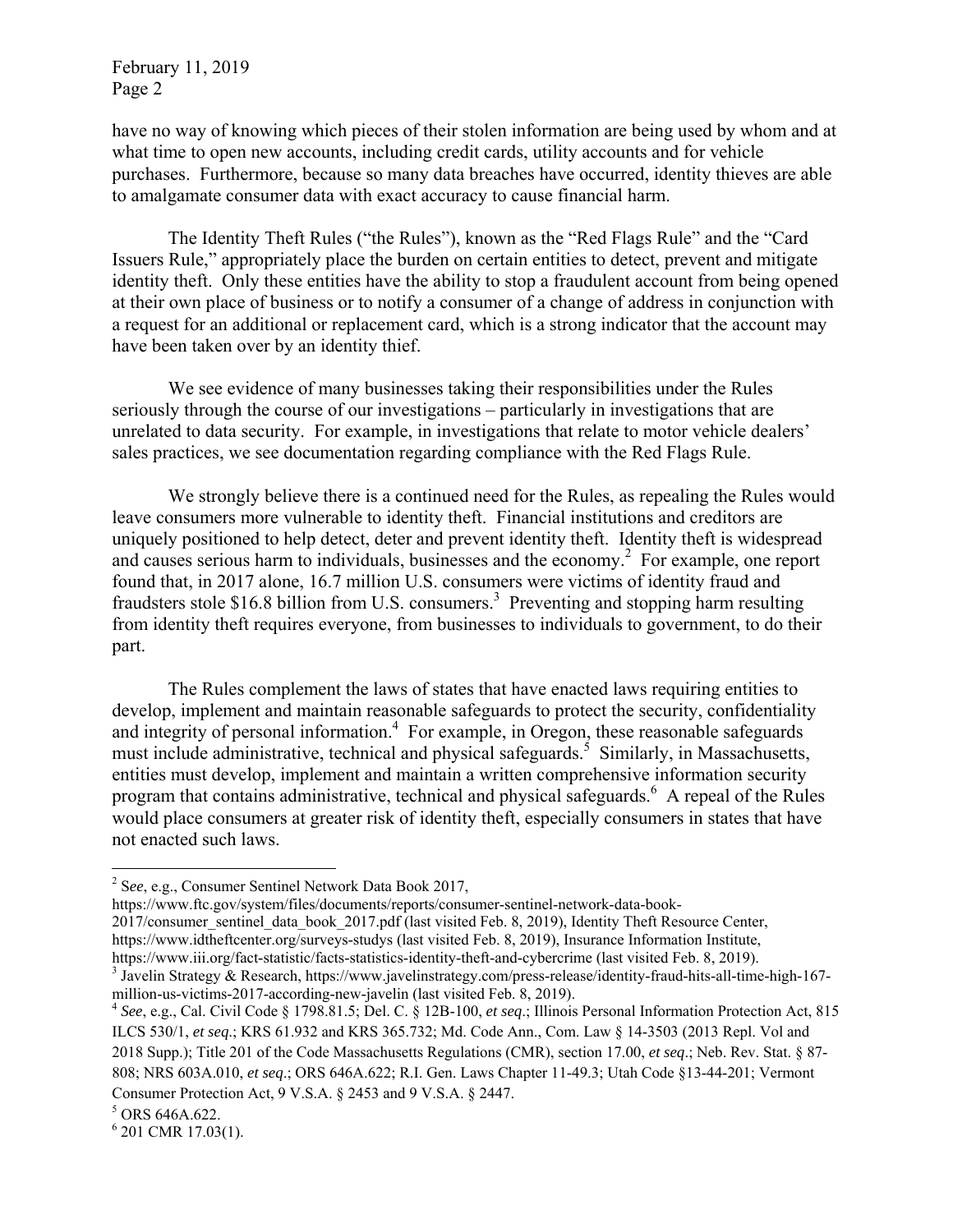Because the Rules are so flexible, they have generally kept up with changes in technology. However, we request some modifications to ensure their continued relevance. One modification to 16 C.F.R. §681.2 would account for changes in email addresses, cell phone numbers or other means of communication, since identity thieves will change other contact information at the same time as changing a mailing address to try to prevent detection by the true account holder.<sup>7</sup> Specifically, if an email address or cell phone number has been changed at around the same time that a physical address was changed, notification to the cardholder of a change of address request under 16 C.F.R.  $\frac{681.2(c)(1)(i)(B)}{B}$  should be made at both the old and new email addresses or both the old and new phone numbers.

 Another requested modification is to amend Appendix A to highlight current best practices. In the Supplement A to Appendix A, under the heading "Suspicious Personal Identifying Information," example number #18 states that it would be suspicious if a person opening a covered account or a customer cannot provide authenticating information beyond that which generally would be available from a wallet or consumer report. While true, we are concerned that the example implies that knowledge-based authentication, by itself, is an acceptable form of authentication. There is growing concern that, in today's world, identity thieves can now overcome knowledge-based authentication questions, either because the questions are weak or the answers are readily available online or previously compromised from a data breach.<sup>8</sup> In a well-known example, a student in Tennessee successfully reset the password for Vice-Presidential candidate Sarah Palin's email account and gained access to its contents by using a simple Google search to obtain Palin's birthdate, zip code and where Palin met her spouse.

With information gleaned from data breaches or publicly available on social media sites, identity thieves can be better than consumers at answering knowledge-based authentication questions because they have the data in front of them, whereas consumers need to try to recollect events that happened years prior. Thus, even if a person can provide some authenticating information, identity thieves may not be sufficiently screened from opening or accessing an account. Therefore, we would delete example number #18 and instead encourage more modern forms of authentication, such as multi-factor authentication.<sup>9</sup>

 Similarly, in the Supplement A to Appendix A, under the heading "Unusual Use Of, or Suspicious Activity Related to, the Covered Account" example number #21 lists examples of ways that an account may be used in a manner that is not consistent with established patterns of activity on the account. There are now many different ways that identity thieves try to use stolen information or impersonate another individual to open a new account or take over an existing

https://krebsonsecurity.com/2017/01/stolen-passwords-fuel-cardless-atm-fraud (last visited Feb. 8, 2019). <sup>8</sup> Everybody Knows: How Knowledge-Based Authentication Died, Mike Baukes, (Jan. 22, 2018)

https://www.forbes.com/sites/forbestechcouncil/2018/01/22/everybody-knows-how-knowledge-basedauthentication-died/#37656ab54eee (last visited Feb. 8, 2019); Hack of data brokers highlights weakness of knowledge-based authentication, Tony Bradley, (Sept. 27, 2013)

<sup>7</sup> Stolen Passwords Fuel Cardless ATM Fraud, Brian Krebs, (Jan. 5, 2017)

https://www.csoonline.com/article/2137128/access-control/hack-of-data-brokers-highlights-weakness-ofknowledge-based-authentication.html (last visited Feb. 8, 2019).

U.S. Dept. of Commerce, National Institute of Standards and Technology, https://www.nist.gov/itl/tig/back-basicsmulti-factor-authentication (last visited Feb. 8, 2019).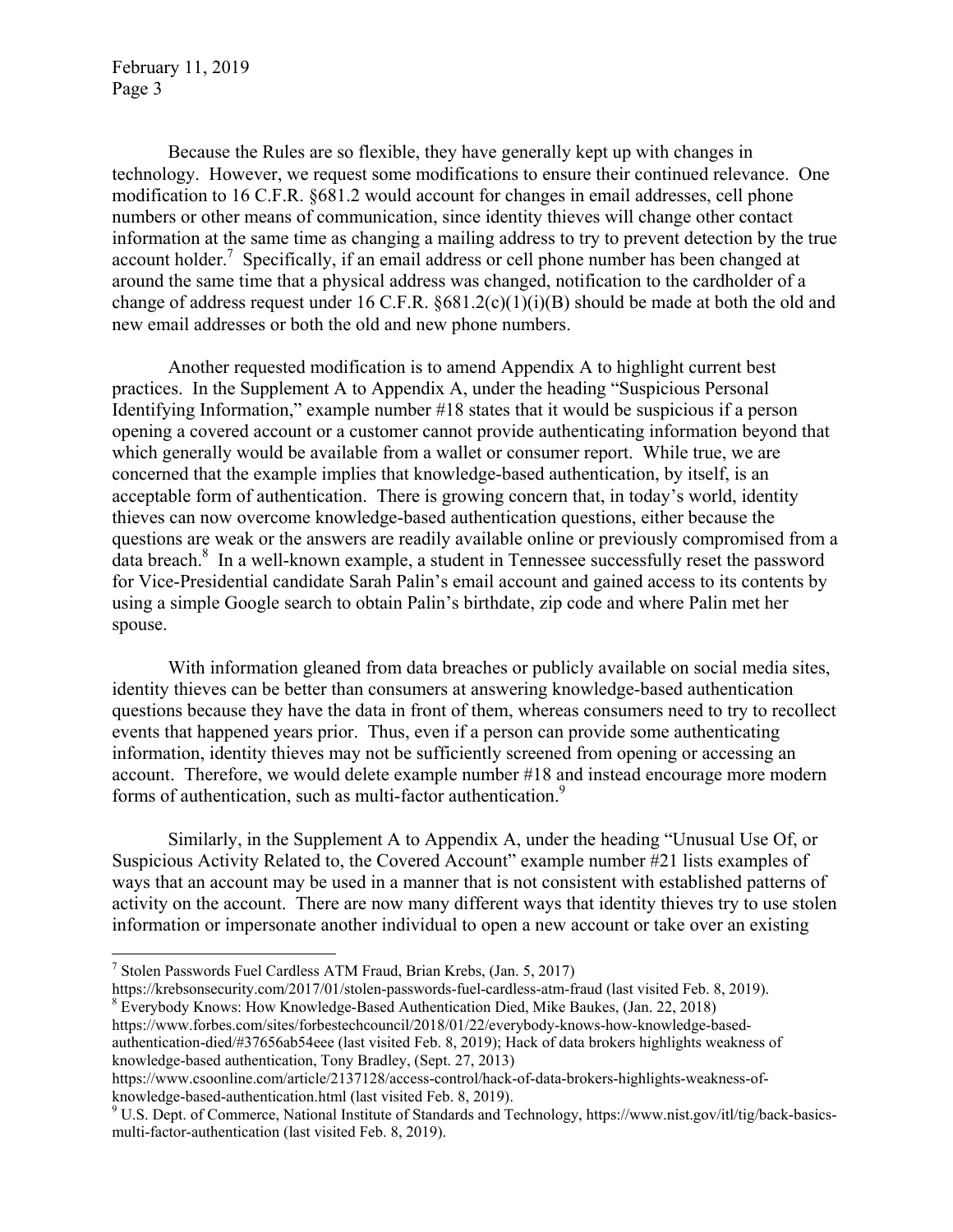account to perpetrate fraud.<sup>10</sup> To keep pace with the ingenuity of identity thieves, we suggest modifying this section to also include the following examples of suspicious activity related to the use of an account:

- A covered account accessed by new and previously unknown devices based on a user's prior behavior pattern; $11$
- A covered account accessed by new and previously unknown IP addresses based on a user's prior behavior pattern;
- An unauthorized user trying to guess account passwords over several unsuccessful attempts; $^{12}$  and
- Foreign IP addresses attempting to access multiple accounts within a close period of time. $13$

The State Attorneys General thank the Federal Trade Commission for the opportunity to provide a Comment to aid in the Commission's review of its rules to prevent identity theft. We appreciate the consideration of our Comment and look forward to continuing to work collaboratively with the Commission to protect consumers.

Sincerely,

ELLEN F. ROSENBLUM OREGON ATTORNEY GENERAL

XAVIER BECERRA CALIFORNIA ATTORNEY GENERAL

WILLIAM TONG CONNECTICUT ATTORNEY GENERAL

KEVIN G. CLARKSON ALASKA ATTORNY GENERAL

Weiser

PHILIP J. WEISER COLORADO ATTORNEY GENERAL

KATHLEEN JENNINGS DELAWARE ATTORNEY GENERAL

<sup>&</sup>lt;sup>10</sup> A new form of ID theft: account takeover, Sabri Ben-Achour, (Aug. 21, 2017)

https://www.marketplace.org/2017/08/21/economy/new-form-id-theft-account-takeover (last visited Feb. 8, 2019); Identity Thief sentenced for using a new form of fraud "Synthetic Identities", (April 28, 2017) https://www.justice.gov/usao-ndga/pr/identity-thief-sentenced-using-new-form-fraud-synthetic-identities (last visited Feb. 8, 2019).

<sup>&</sup>lt;sup>11</sup> Your mobile phone account could be hijacked by an identity thief, Lorrie Cranor, (June 7, 2016) https://www.ftc.gov/news-events/blogs/techftc/2016/06/your-mobile-phone-account-could-be-hijacked-identity-thief (last visited Feb. 8, 2019).

 $^{12}$  Beware of older cyber attacks: Footprinting and brute force attacks are still in use, Scott Craig, (April 2016) https://www-01.ibm.com/common/ssi/cgi-bin/ssialias?htmlfid=SEL03093USEN (last visited Feb. 8, 2019).

<sup>&</sup>lt;sup>13</sup> Sift Science, Inc., https://siftscience.com/sift-edu/prevent-fraud/device-ip-analysis (last visited Feb. 8, 2019).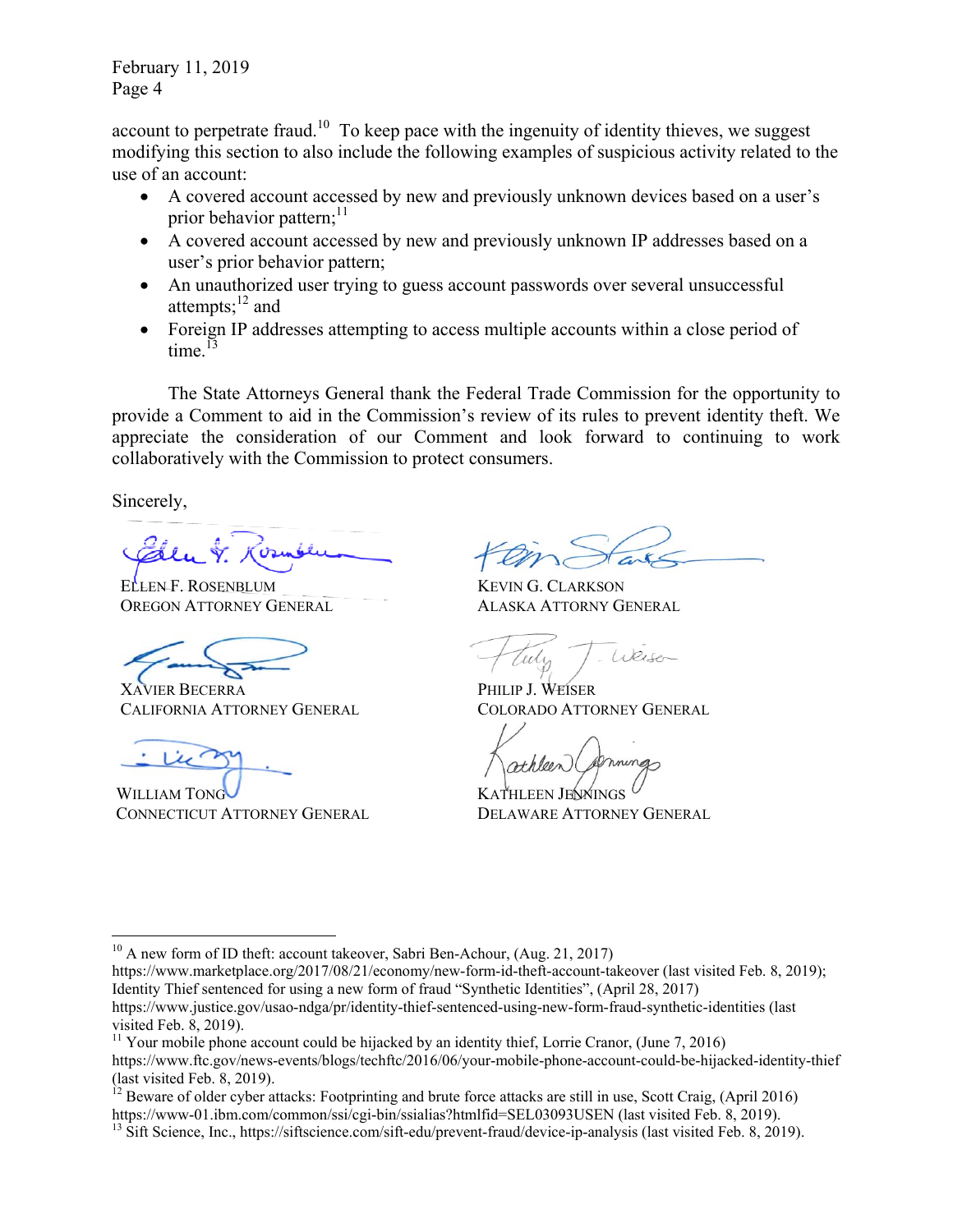KARL A. RACINE DISTRICT OF COLUMBIA ATTORNEY GENERAL

KWAME RAOUL ILLINOIS ATTORNEY GENERAL

ANDY BESHEAR KENTUCKY ATTORNEY GENERAL

BRIAN E. FROSH MARYLAND ATTORNEY GENERAL

Nesse cina

DANA NESSEL MICHIGAN ATTORNEY GENERAL

JIM HOOD MISSISSIPPI ATTORNEY GENERAL

AARON D. FORD NEVADA ATTORNEY GENERAL

HECTOR BALDERAS NEW MEXICO ATTORNEY GENERAL



OKLAHOMA ATTORNEY GENERAL

Stephen Al- Levins

STEPHEN H. LEVINS EXECUTIVE DIRECTOR OF HAWAII OFFICE OF CONSUMER PROTECTION

 $\overline{\mathsf{In}}$   $\mathcal{H}$   $\mathcal{O}_{\mathsf{on}}$ 

TOM MILLER IOWA ATTORNEY GENERAL

 $\sim$  M.

AARON M. FREY MAINE ATTORNEY GENERAL

MAURA HEALEY MASSACHUSETTS ATTORNEY GENERAL

KEITH ELLISON MINNESOTA ATTORNEY GENERAL

DOUGLAS PETERSON NEBRASKA ATTORNEY GENERAL

GURBIR S. GREWAL NEW JERSEY ATTORNEY GENERAL

JOSHUA H. STEIN NORTH CAROLINA ATTORNEY GENERAL

JOSH SHAPIRO PENNSYLVANIA ATTORNEY GENERAL